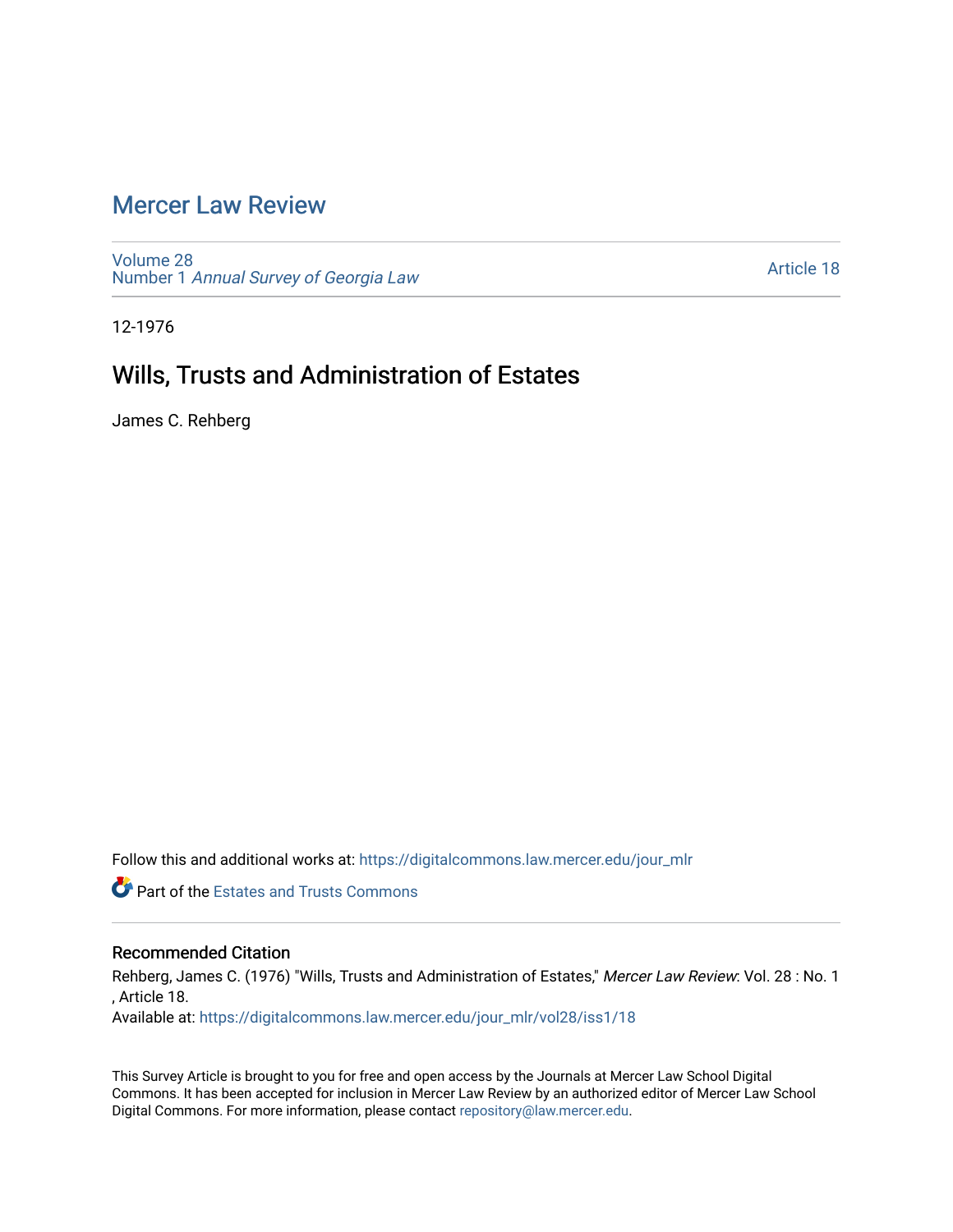# **Wills, Trusts and Administration of Estates**

#### **By James C. Rehberg\***

Both the General Assembly and the courts were active during the past year in the area of fiduciary law. The marked increase in legislation, at least as compared to that of the immediately preceding session, may be a reflection of the nationwide attention being given to revision of the probate codes.' The work of the General Assembly and of the courts will be discussed in that order.

#### I. **LEGISLATION**

#### *A. Year's Support*

The year's support statute was amended for the obvious purpose of filling some gaps in the prior law and thus adding to the stability of titles to land awarded as year's support.2 Two new code sections were added.' The first requires that an application for year's support contain such detailed information as the given name and maiden name of the widow, the surname of the deceased husband, the full name, birth date and age of minor children and, if the application is on behalf of an unborn child, the surname of the deceased father and "unborn child" in lieu of a given name of such child. The second of the new sections requires that the probate judge, within thirty days after an award of realty as year's support, issue a certificate containing, in addition to the information just mentioned, a legal description of the real property awarded. This certificate must be filed with the clerk of the superior court who must then record it and index it in the deed records in the names of the decedent, as grantor, and of the widow, minor children and unborn children, as grantees. Lastly, the act specifically exempts awards of realty as year's support from the tax on transfers of realty.'

2. Ga. Laws, 1976, **p. 1059.**

**<sup>\*</sup>** Professor of Law, Walter F. George School of Law, Mercer University (A.B., 1940; J.D., 1948); Duke University (LL.M., 1952). Member of the State Bar of Georgia.

<sup>1.</sup> Twelve states had adopted the Uniform Probate Code in substantial part as of the end of the year 1975. *See* **11** REAL PROPERTY PROBATE **& TRUST J.** 99 (Spring **1976).** A thorough **review** of all Georgia legislation on fiduciary law is being made by the Fiduciary Law Study Committee of the Fiduciary Law Section of the State Bar of Georgia.

<sup>3.</sup> **GA. CODE §§** 133-1002.1 and 113-1006.1. (The present GA. CODE **ANN. §** 113-1002.1 appears to have been erroneously numbered. It should be **§** 113-1002A. See Ga. Laws, 1947, p. 866.)

*<sup>4.</sup> See* GA. **CODE ANN. §** 92-803 (1974).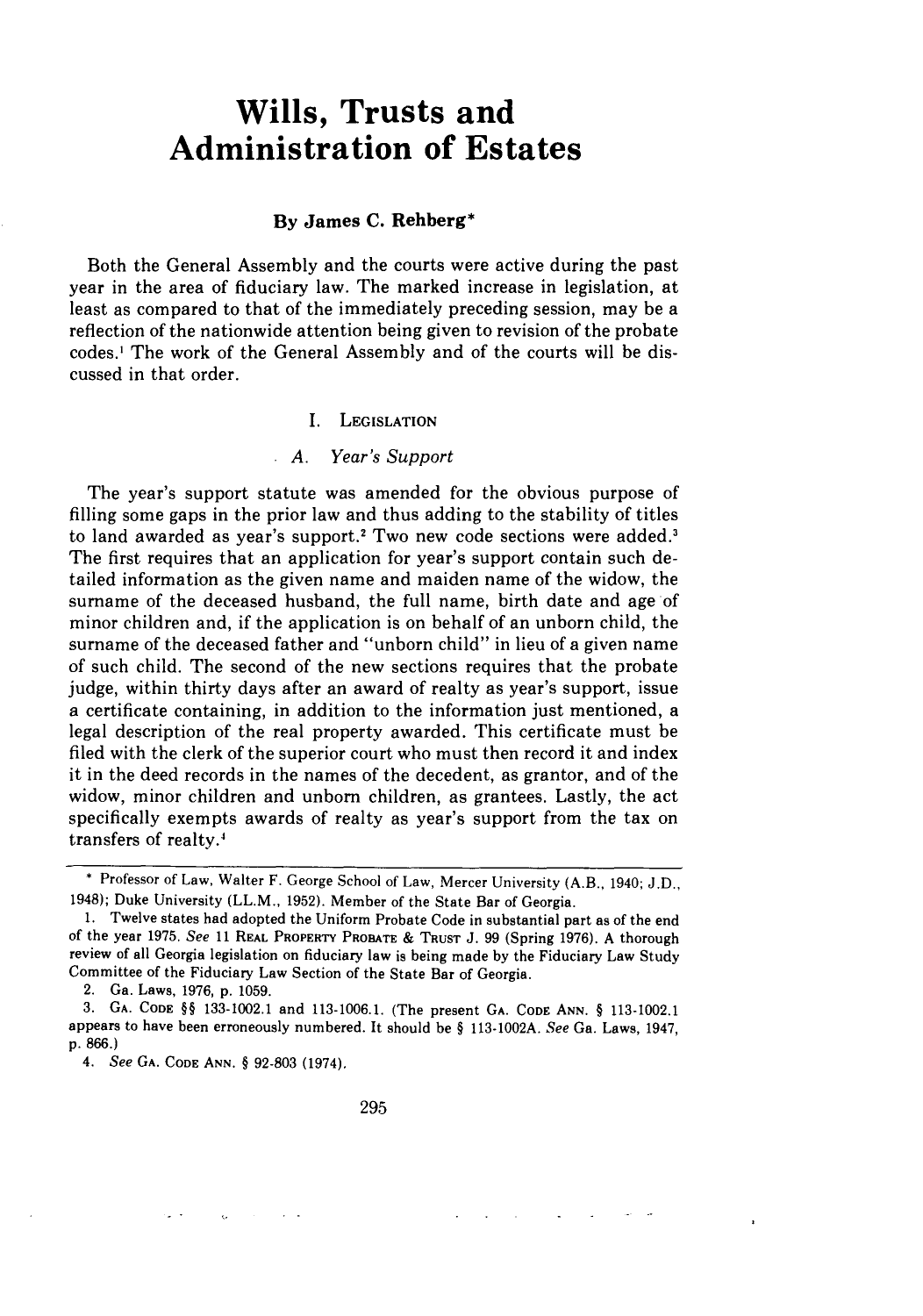#### *B. Proof of Will by Affidavit*

An additional procedure for the taking of the testimony of a witness to a will was authorized.' Under it a witness who resides outside the county in which the probate proceeding is being conducted may file an affidavit a form of which is included in the act. The act is not to be construed as affecting any present statutes allowing the taking of such testimony by interrogatories or depositions. It is merely cumulative.

## *C. Administration Upon Estates of Missing Persons*

The seven-years unexplained absence Statute raises a presumption of death upon the elapse of that period of time and thus allows for administration upon the estate of the missing person.' The statute was amended in 1976 to allow for administration upon the estate of a person who has been missing from his usual place of abode for at least one year if his absence has been under circumstances which make it appear that he is dead.7 The "seven-year" statute remains in force. It is still effectuated by the statutory presumption of death. Under the "one-year" amendment to the statute no presumption of death ever arises; on the contrary, under it the probate judge must find that there is a preponderance of evidence of death.

#### *D. Survivorship Rights in Concurrently Owned Property*

Drastic changes in the substantive law of concurrent ownership of property were made by amendments to the Financial Institutions Code<sup>8</sup> and to the Property title' of the Georgia Code. The sections of the Financial Institutions Code dealing with joint deposits,<sup>10</sup> tentative trusts<sup>11</sup> and joint accounts<sup>12</sup> were repealed and their substance re-enacted as a part of a new Chapter 41A-38, entitled "Multiple Party Accounts."'" This new chapter is substantially the same as Part 1 of Article VI (Non-Probate Transfers) of the **UNIFORM** PROBATE **CODE.** It is interesting and, perhaps, significant to note that in adopting this part of the **UNIFORM** PROBATE **CODE** the General Assembly omitted the section dealing with the rights of creditors as against the assets which are the subject-matter of these non-probate transfers. 4 This omitted section exposes to the claims of creditors, if other assets

<sup>5.</sup> Ga. Laws, **1976,** p. 640, *codified as* GA. CODE § 113-620.1.

**<sup>6.</sup> GA. CODE ANN. § 113-2601** et seq. **(1975).**

**<sup>7.</sup>** Ga. Laws, **1976, p. 1008.**

**<sup>8.</sup> GA. CODE ANN.** § 41A-101 et seq. (1974).

**<sup>9.</sup> GA. CODE ANN.** § **85-101** et seq. **(1969).**

**<sup>10.</sup> GA. CODE ANN.** § **81A-1606 (1978).**

**<sup>11.</sup> GA. CODE ANN.** § 41A-1604 (1974).

<sup>12.</sup> **GA. CODE ANN.** § 41A-3521 (1974).

**<sup>13.</sup>** Ga. Laws, **1976, p. 1388.**

**<sup>14.</sup> U.P.C.** § **6-107.**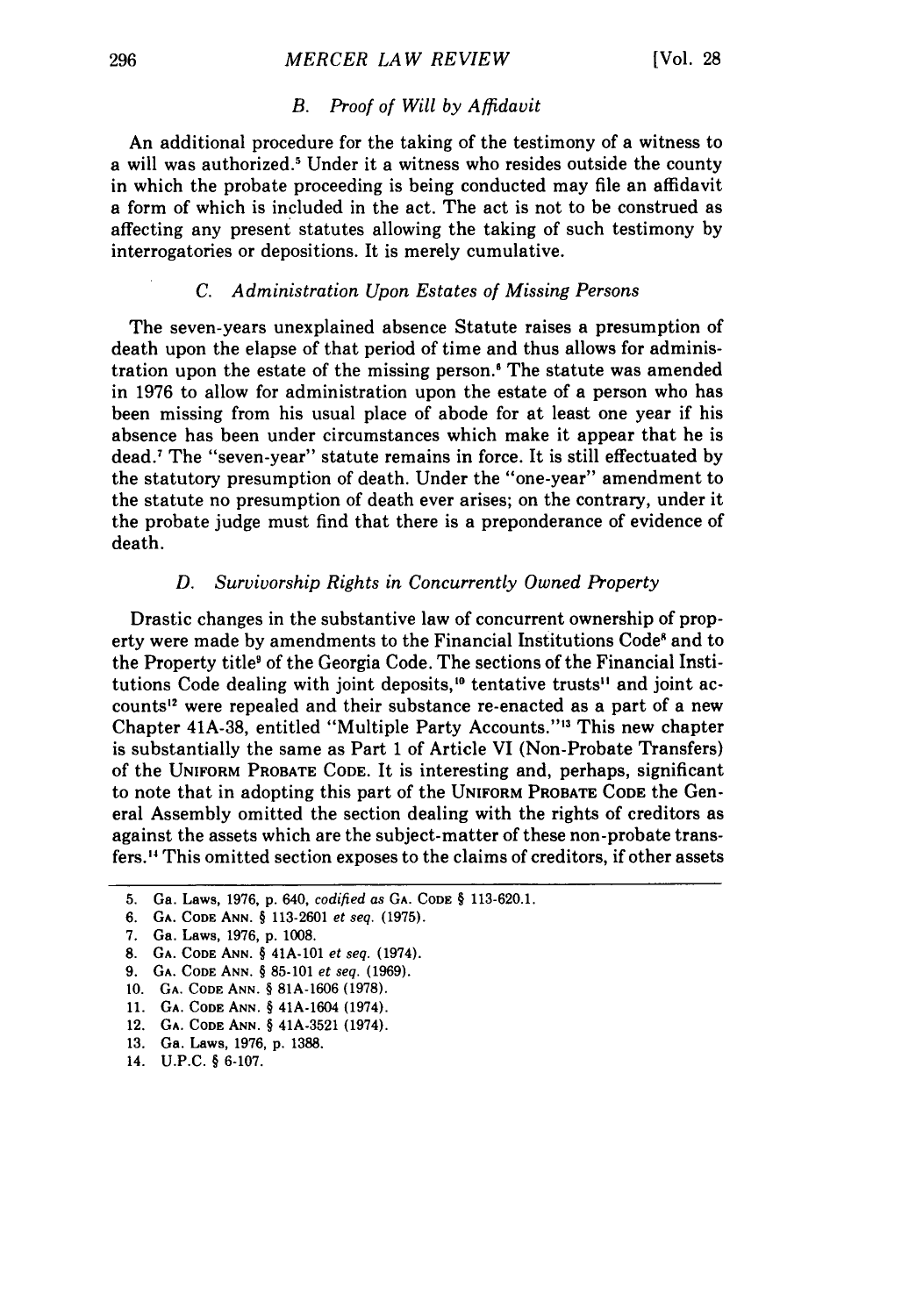of the estate are insufficient, the proportion of the account that the decedent owned beneficially immediately before his death. The amount owned beneficially immediately before death is defined as the net contribution of the decedent to the sum on deposit.<sup>15</sup> It was apparently felt that other provisions of Georgia law afford adequate protection to creditors.

The manner in which the changes in the law on concurrent ownership of realty were brought about is somewhat strange. First, the act just discussed" contained a section adding as a prefix the words "Unless otherwise specifically provided by statute" to **GA. CODE** § 85-1001 (which defines a tenancy in common) and to section 85-1002 (which abolished the common law joint tenancy in Georgia). Then, one day after the date of approval of that act, there was approved another act which completely rewrote and drastically changed the two sections.<sup>17</sup> The later act expressly authorizes what appears to be the common law joint tenancy in realty, which had been forbidden in Georgia since 1777.<sup>18</sup> The effect of the newly enacted Code sections 85-1001 and 85-1002 is to continue, in all cases of multiple ownership except joint tenancies in corporate shares and securities, the statutory presumption in favor of the tenancy in common, but to authorize the creation, by any deed or will taking effect after January 1, 1977, of the estate of joint tenancy with right of survivorship. To create such an estate the instrument must expressly refer to the takers as "joint tenants," "joint tenants and not as tenants in common," or "joint tenants with survivorship," or the takers must be described as taking "jointly with survivorship". The estate or interest of any of the joint tenants may be severed by a lifetime transfer of it, the effect of such severance being to make his transferee a tenant in common with the other tenant (or tenants).

## *E. Guardian and Ward*

Several sections of the Guardian and Ward title of the code were amended to eliminate some obvious examples of sex discrimination.<sup>19</sup> The amendment provides that either parent, not just the father, is the natural guardian,<sup>20</sup> that widowers, as well as widows, may appoint testamentary guardians for their children,<sup>21</sup> and that married men, as well as married women, may serve as guardian of the person or property of a minor child.<sup>22</sup>

<sup>15.</sup> **GA.** CODE ANN. § 41A-380(a), which is an almost exact copy of U.P.C. § 6-103.

<sup>16.</sup> Ga. Laws, 1976, p. 1388.

<sup>17.</sup> Ga. Laws, 1976, p. 1438.

<sup>18.</sup> See Ga. Laws, 1828, Cobb, p. 545.

<sup>19.</sup> Ga. Laws, 1976, p. 688.

<sup>20.</sup> **GA. CODE** ANN. § 49-102 (1974).

<sup>21.</sup> **GA.** CODE ANN. § 49-104 (1974).

<sup>22.</sup> **GA.** CODE ANN. § 49-108 (1974).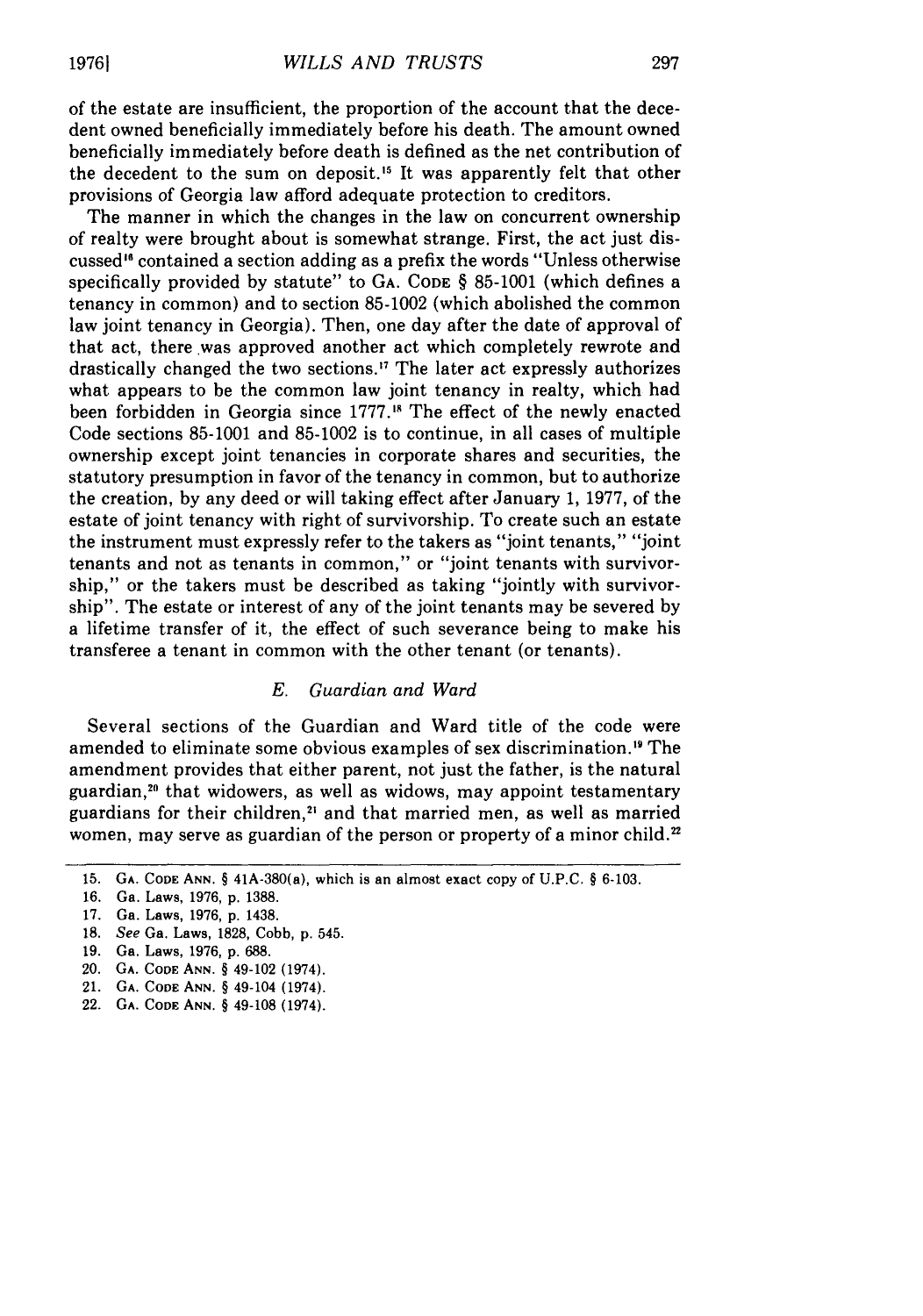#### *MERCER LAW REVIEW*

#### *F. Corporate Trustees*

Within recent years there has been a concerted effort to obtain legislation and administrative rulings which would grant trust powers to federally chartered savings and loan associations. One of the principal arguments of the proponents of this move is that it would open up a badly neglected segment of the trust market, namely the family with an estate ranging from \$50,000 to  $$400,000.^3$  The move has reached Georgia and is getting results. The 1976 session of the General Assembly enacted a law which extends to banks, building and loan associations and credit unions all the rights, privileges, powers and responsibilities heretofore extended to trust companies, provided that prior written approval shall have been obtained from the Department of Banking and Finance.<sup>24</sup> The act further provides that this approval must have been based upon detailed findings and careful consideration of the factors enumerated in the statutes relating to the initial chartering of trust companies.<sup>25</sup>

## *G. Trust Investments*

In 1972 the General Assembly enacted the "prudent investor" rule for executors and trustees acting under instruments executed after the effective date of that act.<sup>26</sup> Apparently it was feared that this rule might authorize a trustee of a marital deduction trust to acquire or hold unproductive or non-income-producing property and that this authorization might disqualify that property from the deduction.<sup> $n$ </sup> A 1976 act clarified existing law on this point by expressly authorizing the income beneficiary to direct the trustee to convert such property into productive or income-producing property. $28$ 

#### **II. JUDICIAL DECISIONS**

## *A. Protection of Parties Interested in the Estate*

The statutory safeguards designed to protect all who have interests in an estate may sometimes appear rather technical, but they are essential if we are to assure both an orderly and a conclusive administration. One of these statutory safeguards is that which identifies the necessary and proper parties in the proceeding. In *Phillips v. Gladney*<sup>29</sup> an adult brother of an

**<sup>23.</sup>** *See* Roessner, *City Federal S&L Applies for Thust Powers,* 115 **TRUSTS AND ESTATES** 310 (May, 1976).

<sup>24.</sup> Ga. Laws, 1976, p. 274, *amending* GA. CODE **ANN.** § 41A-1401 (1974).

<sup>25.</sup> GA. **CODE ANN.** § 41A-1805 (1974).

**<sup>26.</sup>** Ga. Laws, **1972,** p. 450, GA. CODE ANN. § 113-1531 (1975).

<sup>27.</sup> *See* **LOWNDES, KRAMER** & MCCORD, **FEDERAL ESTATE AND Girt TAXES (3d** ed.) **at** 957.

**<sup>28.</sup>** Ga. Laws, **1976, p.** 1524, *amending* **GA. CODE ANN.** § **113-1531 (1975).**

**<sup>29.</sup>** 234 Ga. **399, 216 S.E.2d 297 (1975).**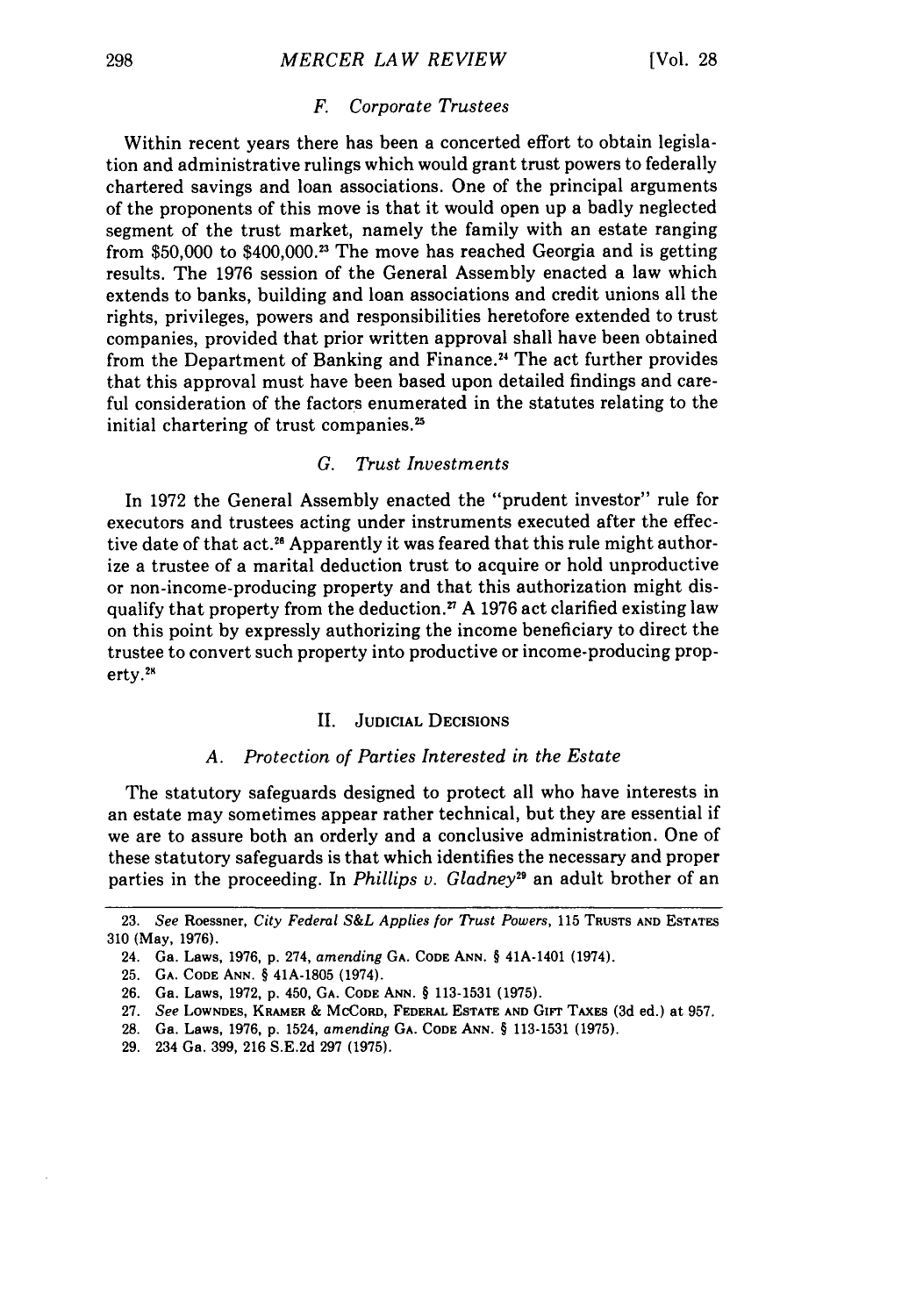intestate had been qualified as administrator even though his petition for appointment showed on its face that the sole heirs of the intestate were two named minor children. Upon a proper challenge on behalf of the minor children the judgment granting letters of administration to the brother was held to be totally void. These children, acting through a guardian, had the sole right to select the administrator.<sup>30</sup>

In *Davenport v. Idlett<sup>31</sup>* persons claiming to be illegitimate children of a decedent sued the administrator of his estate to enforce an alleged contract of the decedent to devise certain property to them. The administrator defaulted but then later moved to vacate the default judgment on the ground that the true heirs of the decedent were necessary parties to the proceeding and that, since they were not made parties, the judgment was void. Denial of the motion to vacate the judgment was affirmed. While the heirs were proper parties, they were not indispensible because they were represented by the administrator. Even though title to the decedent's realty vested in these heirs at the moment of his death, both it and the personalty in the estate remained subject to administration for the benefit of heirs and creditors.

Although necessary and proper parties have been established by the pleadings, there will still sometimes remain the issue of the adequacy of the notice given them. This issue was clarified considerably in two recent cases, one a probate proceeding and the other a year's support proceeding.

In *Oakley v. Anderson*<sup>32</sup> the petition for probate of a will in solemn form alleged that the heirs at law of the testator were unknown to the petitioner. These unknown heirs were subsequently served by publication, and the will was admitted to probate in solemn form. Two of the heirs, who were residents of Georgia, later sued to revoke probate on the ground that, at least as to them, notice only by publication was constitutionally inadequate. A summary judgment in their favor was affirmed. The facts failed, in the opinion of the court, to show that the propounder had exercised reasonable diligence in trying to ascertain heirs. He could not rely solely upon his personal knowledge. Since the evidence showed that the complaining heirs were life-time residents of Georgia, that they had been in frequent contact with the testatrix, and that they were known to the neighbors, medical personnel and other relatives, the propounder's efforts to ascertain heirs fell short of that reasonable diligence which would justify notice only by publication.

The other case<sup>33</sup> was concerned with the adequacy of notice in proceedings for year's support. Since it involved an estate on which there had been no administration of any kind, the only notice given was the statutory

**<sup>30.</sup> GA. CODE ANN.** § 113-1202 **(1975).**

**<sup>31. 234</sup> Ga. 864, 218 S.E.2d 577 (1975).**

**<sup>32. 235</sup> Ga. 607, 221 S.E.2d 31 (1975).**

**<sup>33.</sup> Allan v. Allan, 236 Ga. 199, 223 S.E.2d 445 (1976).**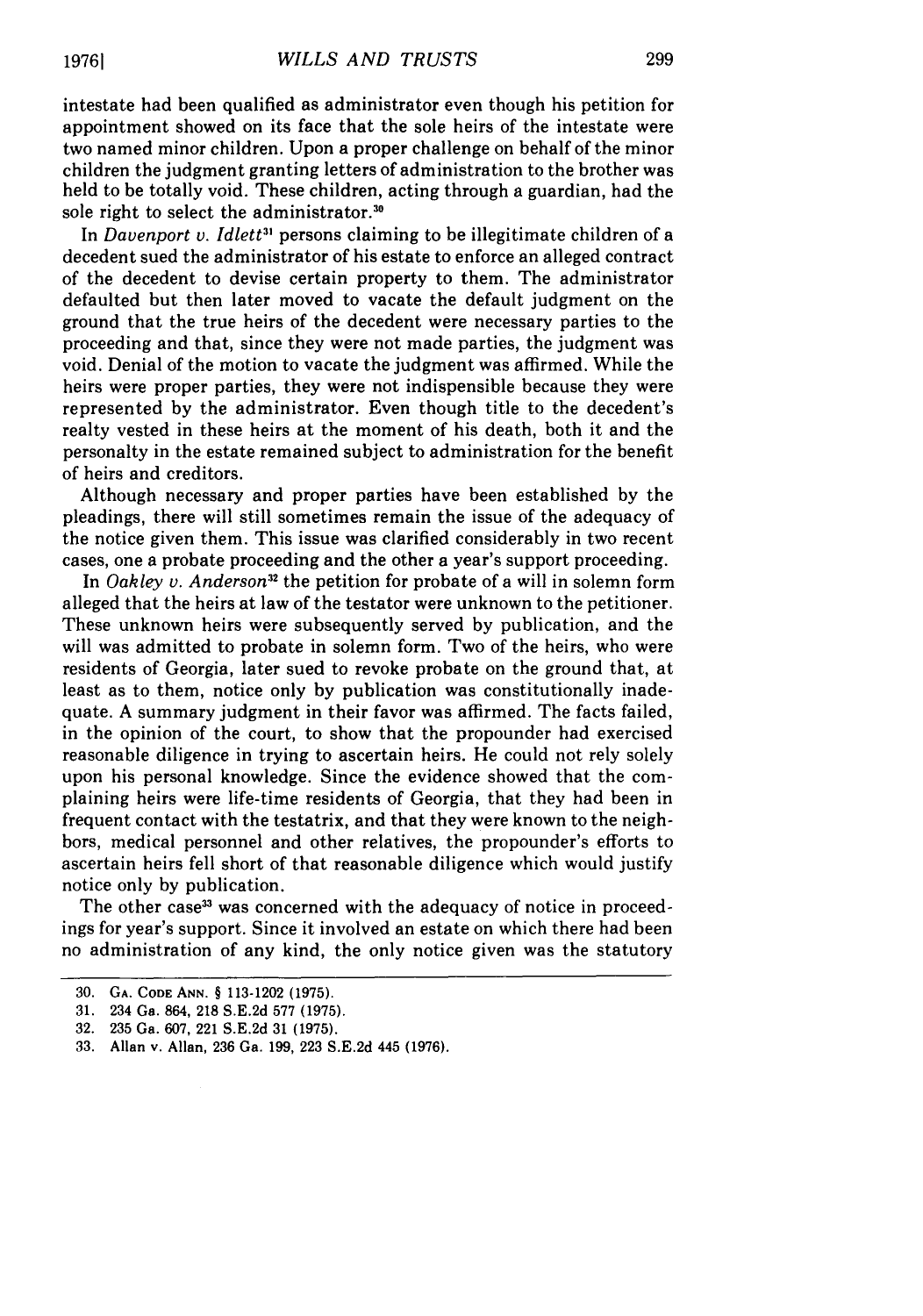notice given by publication of the appraisers' return in Cobb County, the county of the decedent's residence.<sup>34</sup> A part of the awarded property was the decedent's undivided one-half interest in some realty in Fulton County (the other one-half belonging to his ex-wife as tenant-in-common). It then developed that there was an unprobated will in which the decedent had purported to devise his one-half interest in the Fulton County realty to his ex-wife, this one-half interest being the same interest which had been awarded to his widow, his second wife, in the year's support proceedings in Cobb County. The court concluded that the statutory notice by publication of the appraisers' return in Cobb County was constitutionally inadequate to affect a "legally protected interest" in realty in Fulton County where the owner of such interest resided, and where there had been appointed no legal representative to protect the interested parties. Of particular interest in this case was the holding that the interest of a devisee in an unprobated will is such a "legally protected interest." In an obvious attempt to lessen the impact of its decision, the court stressed that notice by mail to the ex-wife, whose address was known, would have been adequate and that, in any event, the ruling in this case would have only prospective operation and therefore, will not jeopardize any previously adjudicated year's support proceedings in which the only notice was by publication.

#### *B. Contracts to Will*

Nothing threatens to distort the dispositive scheme of a decedent as does an alleged contract to will. There is initially the difficult issue of whether there was, in fact, such a contract. Assuming adequate proof of the contract, though, there then remains the question of the extent to which giving effect to it will distort the dispositive scheme. The problem is further complicated by the fact that such a contract is seldom in writing.

*Martin v. Turner<sup>35</sup>* was an action for specific performance of such an alleged oral contract. For about a year before his death the decedent whose estate was involved had lived with and had been taken care of by his foster son and the plaintiff, the son's wife. The plaintiff's allegations were that all this was in execution of a contract in which the decedent had promised her that she would receive at his death the proceeds of a certain note and the deed to some realty given to secure it. The appeal from a judgment for the plaintiff raised several interesting issues as to the admissibility of evidence to prove such a contract. Testimony as to statements made by the decedent to third persons, indicating that he had made such an agreement with the plaintiff, was held admissible on the theory that these statements were declarations against the decedent's interest **. <sup>3</sup>**Testimony

<sup>34.</sup> **GA. CODE ANN.** § 113-1005 (1975).

**<sup>35. 235</sup>** Ga. **35, 218** S.E.2d 789 (1975).

**<sup>36.</sup> GA. CODE ANN.** § **38-309** (1974).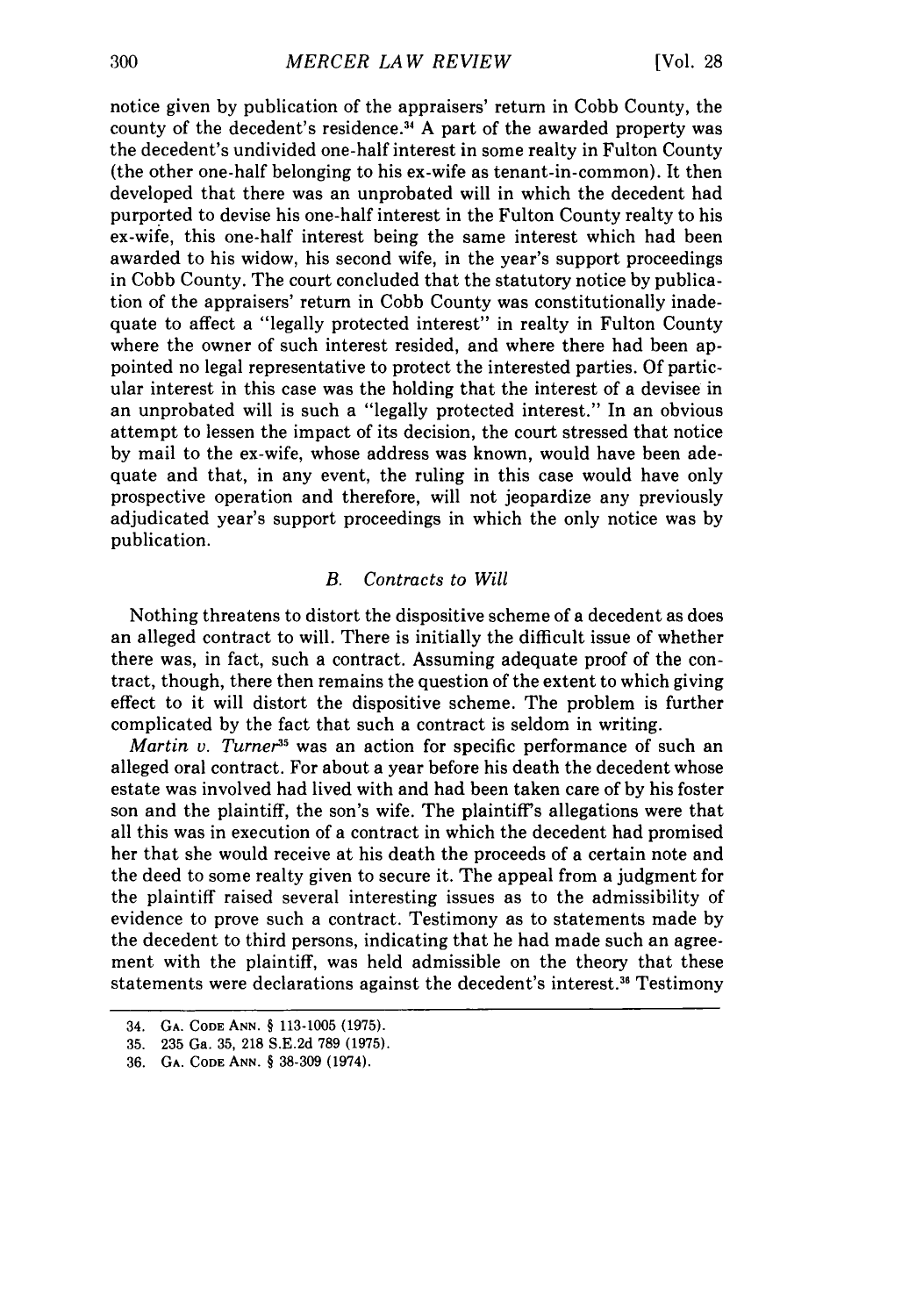Another type of nebulous contract claim against an estate, exemplified in *Freeman v. Phillips,37* is that in which a near relative who took care of decedent prior to death alleges that other members of the family promised that he would be paid for such services. Under Georgia law the rendition of services to another gives rise to an implied promise to pay for them in all cases except where they were rendered by a near relative.<sup>38</sup> Still, the court in the *Freeman* case held that an express contract for the payment of these services need not be shown. It is sufficient to create a claim if the surrounding circumstances show that the parties contemplated payment. The holding, on a motion for summary judgment, was that a cause of action was stated against the estate of the deceased mother, even though she was not alleged to have been a party to the contract. This aspect of the case was not mentioned. The court and the parties apparently treated the entire proceeding, not as an attempt to enforce a contract claim against an estate, but as one for final distribution of an estate among members of a group all of whom had interests in it.

## *C. Probate of Wills*

While Georgia law does not specify a time limit following the death of a testator within which his will must be offered for probate, it does make it the duty of the person in possession of the will to present it to the probate judge.39 The judge is expressly authorized to cite for contempt one who fails to perform this duty. *Thomas v. Harper*<sup>10</sup> illustrated some of the other possible consequences of a breach of this duty. There the testatrix left her husband as her sole surviving heir. Her will left her entire estate to him, but only for his life, with remainder over to her cousin. The husband and the cousin agreed informally that they could handle the estate without administration; so they put the will back into a trunk, and there it stayed for the next five and a half years. Then it was offered for probate. When the cousin discovered that the husband had sold the land, representing to his purchaser that he as sole heir was sole owner, the cousin sued to eject the purchaser. Judgment was in favor of the latter. The cousin's willing participation in the withholding of the will from probate made it possible

<sup>37. 135</sup> Ga. App. 466, 218 S.E.2d 144 (1975).

<sup>38.</sup> **GA. CODE ANN.** § 3-107 (1975).

<sup>39.</sup> **GA. CODE ANN.** § 113-610 (1975).

<sup>40. 235</sup> Ga. 92, 218 S.E.2d 832 (1975).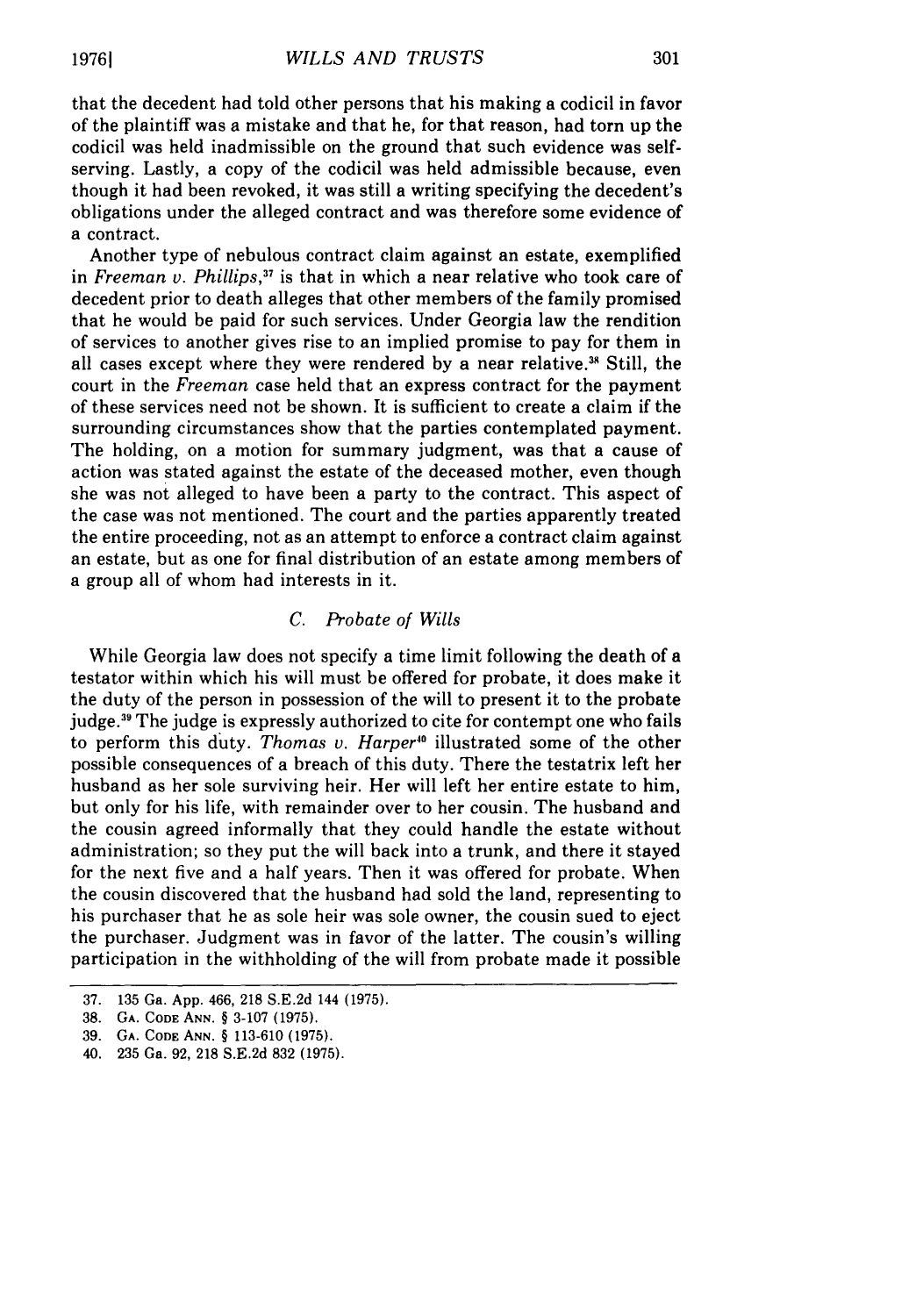for the husband to mislead the bona fide purchaser. That wilful participation estopped the cousin from setting up, as against the bona fide purchase, his claim to remainder interest devised to him in the will. The evidence showed that the purchaser had made bona fide inquiries as to whether there was a will and had purchased only after those inquiries. uncovered nothing to suggest that there was one.

#### *D. Joint and Survivor Accounts and Gifts to Minors*

The obligation of a personal representative to take control of the estate assets as soon as possible after his qualification is universally recognized, but sometimes it is realistically impossible for him to determine whether a particular asset is an estate asset. The mere existence of a joint and survivor account, or of a safety deposit box rented in the names of the decedent and another, invites controversy at the death of the joint owner who was the source of the asset. These complications, and more, were present in *Fotiatis v. Clemmons.11* The decedent had rented a' safety deposit box in the names of "J.L. Camp, Estelle Clemmons (on death)". Estelle had both keys to the box and was always with Camp, who was her uncle, when the box was opened. After Camp's death the bank refused Estelle access to the box which, it was then discovered, contained a \$30,000 savings certificate, payable to "J.L. Camp or Estelle Clemmons", and \$36,000 in cash. In Estelle's trover action which followed the court held, relying upon the law of gifts, that Estelle was the sole owner of the contents of the box and that the administrator of her uncle's estate had no interest in it. The Court relied upon prior holdings to the effect that the delivery requirement of a gift is not as strictly enforced between members of the same household as it is between other persons. The court was also impressed by the fact that the uncle had given Estelle the keys, which could be regarded under the law of gifts as symbolic delivery of the contents of the box, and that he had had the certificate made out to him "or" her.

Let us look at the facts of this case in the context of the new statute.<sup>42</sup> The mere rental of the box in the names of "J.L. Camp, Estelle Clemmons (on death)" would not, under the old law or the new one, have any bearing on the issue of ownership of the contents of the box. It follows that it was and, under the new statute, would still be necessary to use the gift theory to get title to the cash into the survivor. The savings certificate poses a different problem. The survivor could claim it either as the donee under the gift theory or as third party beneficiary of the contract evidenced by the savings certificate.

The Georgia Gifts to Minors Act<sup>43</sup> is a useful device for *inter vivos* estate planning. The exact nature of the rights created under the act and the

<sup>41. 134</sup> Ga. App. 487, 214 S.E.2d 736 (1975).

<sup>42.</sup> Ga. Laws, 1976, p. 1388.

<sup>43.</sup> **GA. CODE** ANN. ch. 48-3 (1974).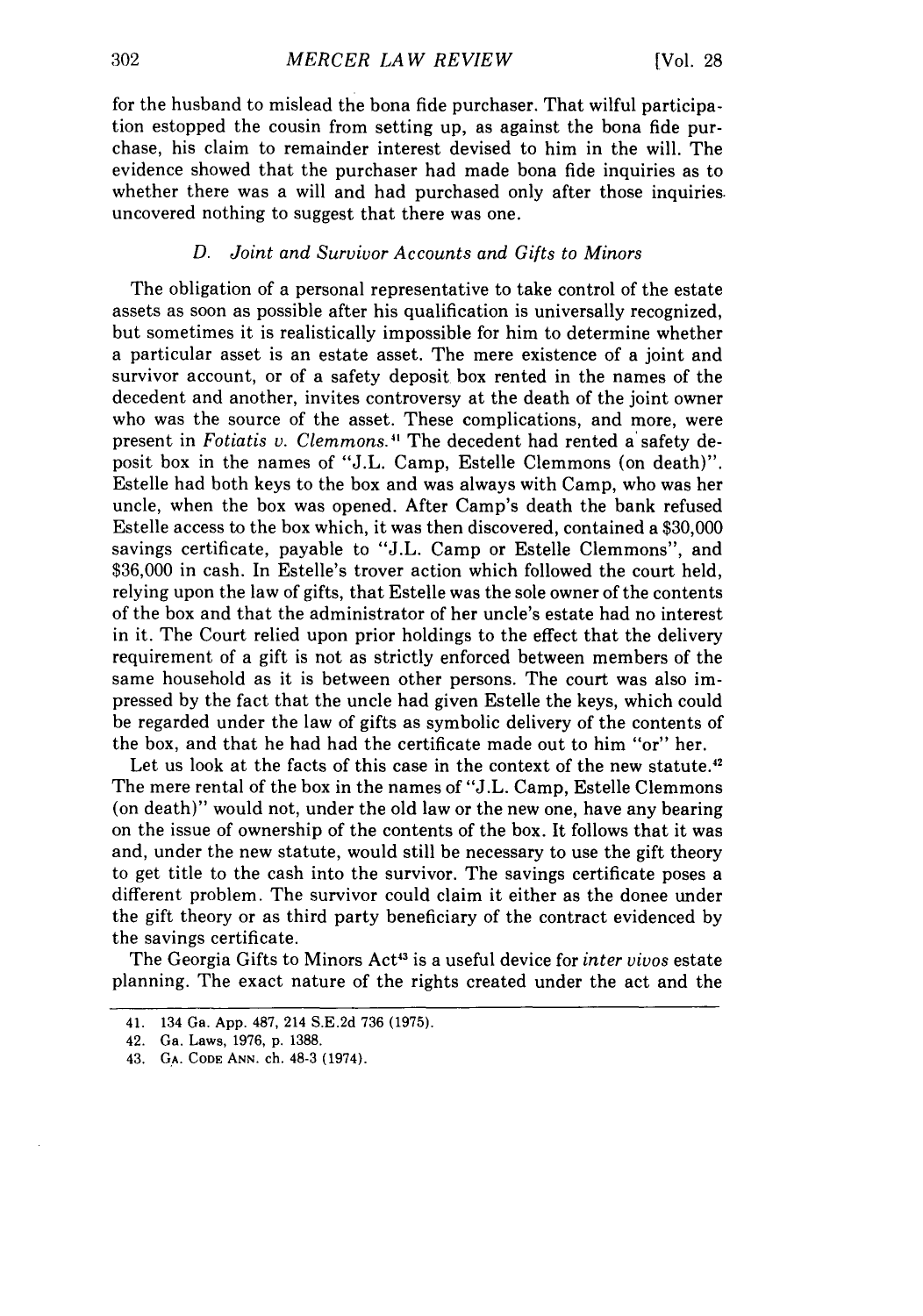appropriate procedure for enforcing those rights had not heretofore been spelled out as clearly as was done in *Honeycutt v. Edwards."* There the beneficiary, shortly after reaching her majority, sued the custodian of her account for damages in the State Court of Muscogee County, alleging that the custodian had closed out the account and had converted the assets to his own use. Dismissal of the action on the ground that the State Court lacked jurisdiction of the subject matter was affirmed. The Gifts to Minors Act specifically provides that the custodian shall not be required to account for his acts unless the minor should petition the probate court for an accounting not later than one year after the minor reaches the age of twenty-one."5 This section of the act was construed as giving the probate court exclusive jurisdiction of accountings under the act. The contention was then made that this action was not one for an accounting but was, instead, one for conversion of property, and that conversion was within the jurisdiction of the State Court. This contention also failed because, apart from the Gifts to Minors Act, the beneficiary has no title which would support an action for conversion. Under the general law of gifts no title would have passed to the beneficiary because of a total lack of delivery of the subject matter of the gift. Since the right of the beneficiary is derived solely from the Gifts to Minors Act, the exclusive remedy afforded by that act must be pursued. That remedy can be pursued only in the probate court.

#### *E. Will Construction Problems*

The flexibility of a power of sale is the very attribute which makes it so useful in estate planning. The more flexible a power is, however, the more open it is likely to be to a charge of vagueness which will necessitate judicial construction of an instrument. Two recent cases serve as examples. In *Vickers v. Vickers<sup>46</sup>* the power involved was a broad power of sale given to the executor but it was qualified by a direction that certain relatives would be entitled to a preference in buying the property if they offered a price ". **.** . equal to, or substantially equal to, the best bona fide offer of a third person not entitled to preference."47 This qualification of the power of sale was held to create in the relatives a right of first refusal which would entitle them to notice of any offers made by other persons and to a reasonable time thereafter in which to meet those other offers.

The relatives did not fare so well in *Williams v. Williams."* In this case there was at least an apparent conflict in the language of the will creating certain powers. First, there was a broad power given to the executor to sell

<sup>44. 136</sup> Ga. App. 486, 221 S.E.2d 678 (1975).

<sup>45.</sup> **GA. CODE ANN. §** 48-310 (1974).

<sup>46. 234</sup> Ga. 849, 218 S.E.2d 565 (1975).

<sup>47.</sup> *Id.* at 849, 218 S.E.2d at 566.

<sup>48.</sup> 236 Ga. 133, 223 S.E.2d 109 (1976).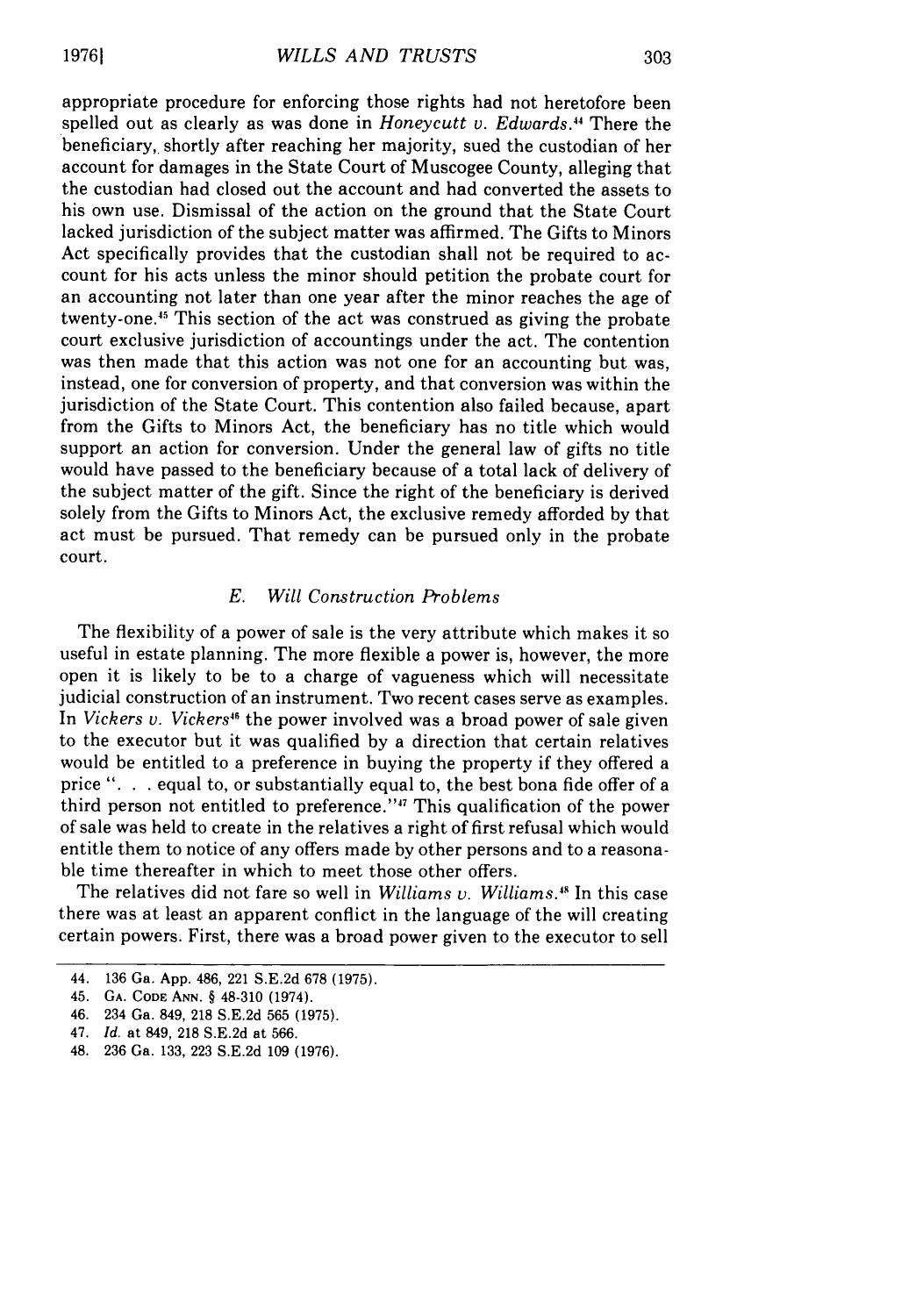for the purpose of paying debts and making distributions; and second, there was a power given to the relatives named in the will to sell their interests to each other or to outsiders. The court concluded that, in fact, no conflict existed between these powers. The interests of the relatives as beneficiaries under the will, including their power to sell those interests, were necessarily subject to the power of the executor to sell for purposes of administration and distribution.

The issue in *Whittle v. Spier<sup>49</sup>* was whether certain heirs of a testator had standing to challenge a devise to a son of the testator. The devise was made defeasible in favor of the testator's other children if the son should die "leaving no children in life." He died leaving no natural children, but he was survived by a child whom he had adopted in 1932. The evidence disclosed that in 1933 the testator executed a codicil to the will which, though he knew of the adoption, was silent as to the effect, if any, that it should have on the devise. The court held that the son died leaving a child in life, within the meaning of the will; hence, the other heirs of the testator had no interest in the land.

This case was decided since the passage of the 1975 amendment to the adoption statute,<sup>50</sup> but before its effective date. Had the amendment been applicable, however, it would only have supported the decision because it expressly provides that an adopted child may take under a class gift to children made by the will of a third person. If he could thus qualify as a child of the deceased son, it would appear inconsistent to say that the son died leaving no children in life.

## *F. Private Trusts*

In *Yancey v. Harris<sup>51</sup>* the court had to choose between the logic on which the purchase money resulting trust is based and the public policy which favors a bona fide purchaser of realty from a record title-holder. In this case a mother-in-law paid the purchase money for some land but allowed title to go to her son-in-law, hoping thereby to improve the appearance of his credit rating. The son-in-law then mortgaged the property to a bona fide purchaser who relied upon the record title of the son-in-law as security. The crucial issue was raised by the fact that the bona fide purchaser failed to inquire of the mother-in-law, who was in sole possession of the property, as to her rights. In a four-to-three decision the majority of the supreme court relied upon **GA. CODE** ANN. § 85-408, under which the sole possession of realty charges an outsider with a duty to inquire of the possessor as to the basis of that possession, and held that the bona fide purchaser's failure to pursue that inquiry subordinated his rights to the rights of the possessor.

<sup>49.</sup> **235** Ga. 14, **218 S.E.2d 775 (1975).**

<sup>50.</sup> Ga. Laws, 1975, p. 797, *amending* **GA.** CODE **ANN.** § 74-414 (1973).

<sup>51. 234</sup> Ga. 320, 216 S.E.2d 83 (1975).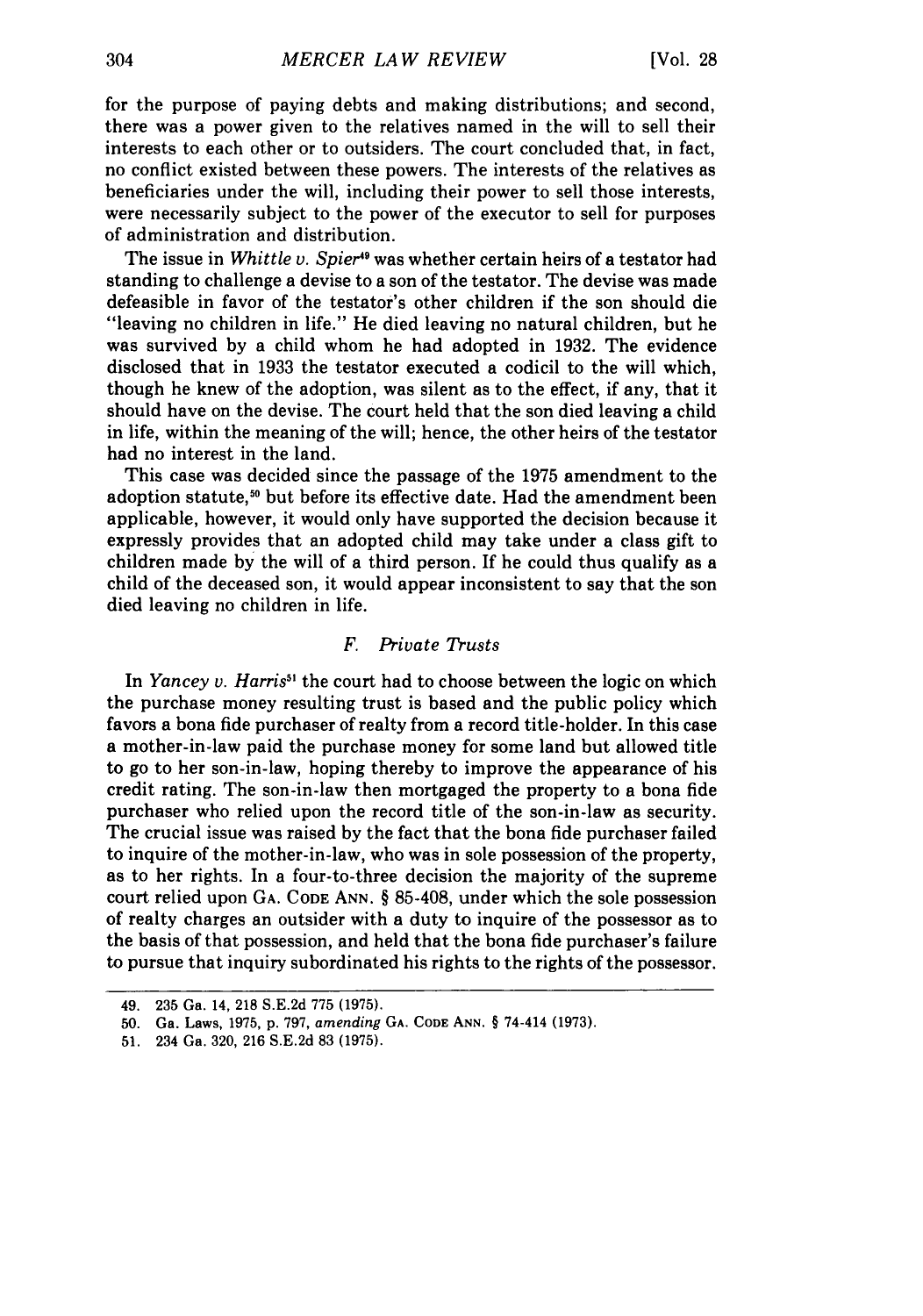Justices Gunter and Ingram, in separate dissenting opinions, vigorously argued that the circumstances were such as to impose upon the motherin-law, the sole possessor, a duty of disclosure and that by remaining silent she was equitably estopped to assert the purchase money resulting trust argument against the bona fide purchaser. Justice Ingram expressed regret as to the adverse effect that the decision will have upon the real estate practice in Georgia.

The testamentary scheme contained in the will of a testatrix was radically distorted in *National Bank of Georgia v. First National Bank of Atlanta52* because it violated the rule against perpetuities. The will provided for continuation of a trust through the lives of four named grandchildren and until the child or children of the grandchildren should reach the age of twenty-five. All these great-grandchildren would come into being within the lives of the four grandchildren, but if any of them should be less than four years old at the death of the last surviving grandchild they could not possible reach the age of twenty-five within twenty-one years after the end of the measuring lives. Since this possibility made the ultimate limitations void, the residue vested in fee in the four grandchildren as "the last taker under legal limitations."<sup>53</sup> The entire trust, though, did not fail. Since two of the four were still minors, the court ordered it continued in force until their majority.

In 1973 an amendment was passed to provide that a trust expressly or impliedly made irrevocable shall continue irrevocable and executory even though the sole settlor is also the sole beneficiary and, in these two capacities, attempts to revoke it.<sup>54</sup> The effect of the amendment was to overrule, at least on the issue of revocability, the case of *Moore v. First National Bank & Trust Company of Macon.5 <sup>5</sup>*In 1974 *Woodruff v. Trust Company of Georgia"* held that it would be unconstitutional to apply this amendment to such a trust created between the date of the *Moore* case and the date of the amendment; consequently, the sole settlor who was also the sole beneficiary of the trust in the *Woodruff* case could revoke it notwithstanding the language of irrevocability in the trust instrument. In 1976 the *Woodruff* trust got back into court<sup>57</sup> when an attempt was made to hold the trustee liable for a decrease in the value of the trust assets between the date of the termination of the trust, by the court's decree in 1974, and the date of delivery of the assets to the settlor-sole beneficiary. The court held that, in view of the fact that this delivery was made within forty-eight hours of the time when the judgment of the supreme court was made the

56. 233 Ga. 135, 210 S.E.2d 321 (1974).

<sup>52. 234</sup> Ga. 734, 218 S.E.2d 23 (1975).

<sup>53.</sup> **GA. CODE ANN.** § 85-707 (1970).

<sup>54.</sup> Ga. Laws, 1973, p. 844, *amending* **GA.** CODE **ANN.** § 108-111.1 (1973).

<sup>55. 218</sup> Ga. 798, 130 S.E.2d **718** (1963).

**<sup>57.</sup>** Trust Co. of Georgia v. Woodruff, 236 Ga. 220, **223** S.E.2d 91 (1976).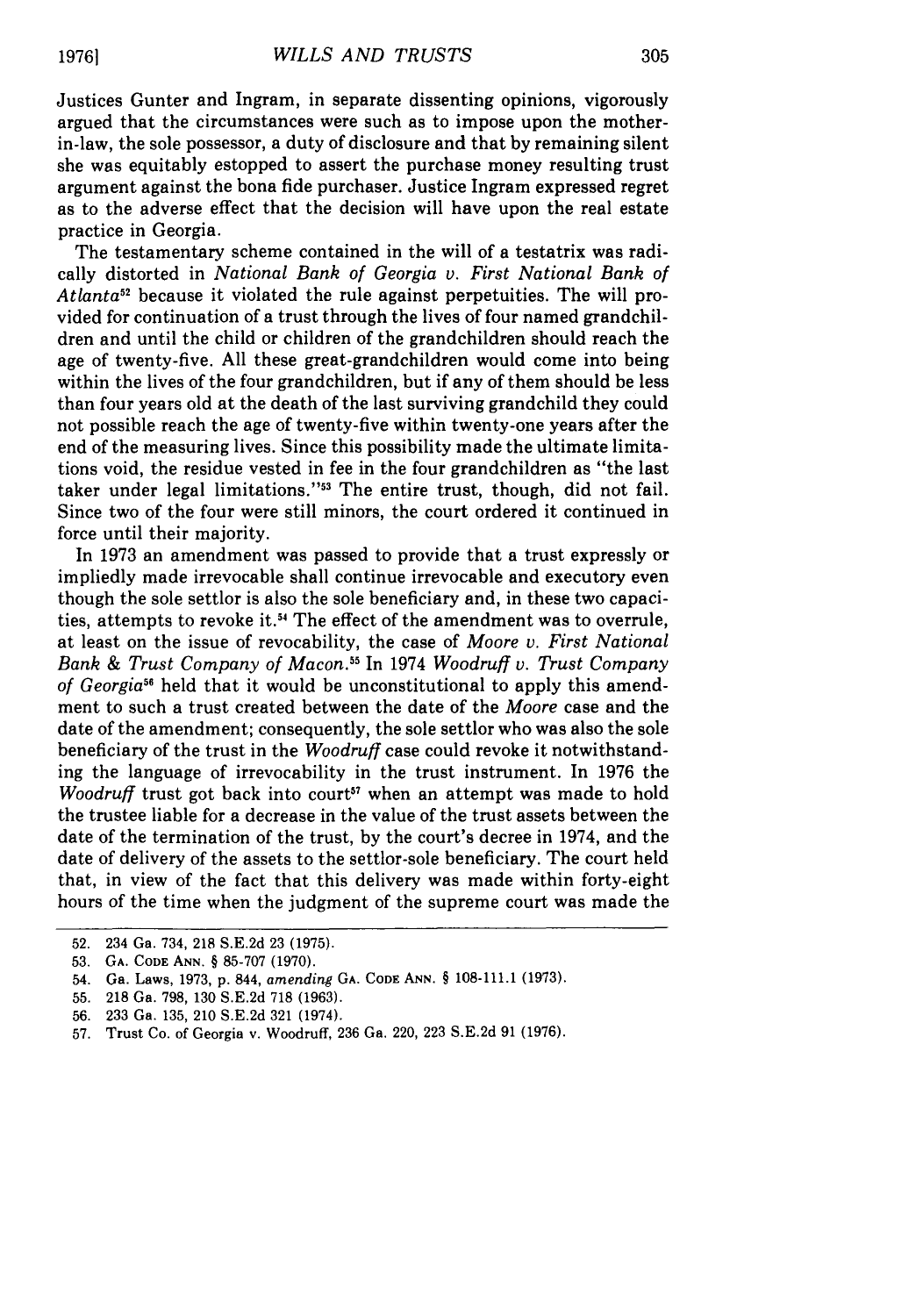judgment of the trial court, the decrease in value could not have been caused by the trustee.

### *G. Charitable Trusts*

While the First Amendment forbids the bringing of religious or ecclesiastical disputes to the courts for resolution, the property rights of disputing parties-even though they be churches or other religious organizations  $-$ are proper subjects of judicial consideration.<sup>58</sup> There is a further qualification, though, that even in the case of disputed property rights the case must be one that is capable of resolution on the basis of "neutral principles of law, developed for use in all property disputes, which can be applied without 'establishing' churches to which property is awarded."59

In *Carnes v. Smith*<sup>60</sup> the supreme court found it necessary to review the guidelines to which the courts must adhere in dealing with such cases. The local church involved in this case was established in 1852. The property now in dispute was conveyed in that year to named individuals as "trustees of the Methodist Episcopal Church at Mount Pleasant Academy. . their successors in office as such forever in fee simple." From 1852 until 1969 the church continued as a connectional church of the United Methodist Church (or its predecessor), conducting its affairs in compliance with the laws and rules of the general church organization and in accord with its church discipline. In 1969 the local church formally voted to withdraw from the general church. The general church recognized the right to withdraw but claimed that it, not the local church, was entitled to the property. The general church argued that the local church, having always been a connectional church, was subject to the Book of Discipline and the Constitution of the general church and that, under these, the local trustees held legal title to the property under an implied trust for the benefit of the general church. It acknowledged that the Supreme Court of Georgia had held in *Presbyterian Church in the United States v. Eastern Heights Presbyterian Church*<sup>61</sup> that there is no longer an implied trust theory applicable to this situation, but contended that the court there meant only that there can be no implied trust arising solely from a connectional church relationship and that a trust for the general church may still be implied on the basis of other "neutral principles of law."

The court awarded the property to the general church, finding the necessary "neutral principles" in the fact that the Book of Discipline of the

<sup>58.</sup> Watson v. Jones, 80 U.S. **(13** Wall.) 679 **(1871).**

<sup>59.</sup> Presbyterian Church v. Mary Elizabeth Blue Hull Memorial Presbyterian Church, 393 U.S. 440, 449 (1969).

<sup>60.</sup> Carnes v. Smith, 236 Ga. 30, 222 S.E.2d 322 (1976).

<sup>61. 225</sup> Ga. 259, 167 S.E.2d 658 (1969), *cert. denied,* 396 U.S. 1041 (1970). For an excellent discussion of problems left unresolved by this decision see Jenkins, *Ownership of Church Property and the Doctrine of Implied Trusts,* 22 **MERCER** L. REv. 515.